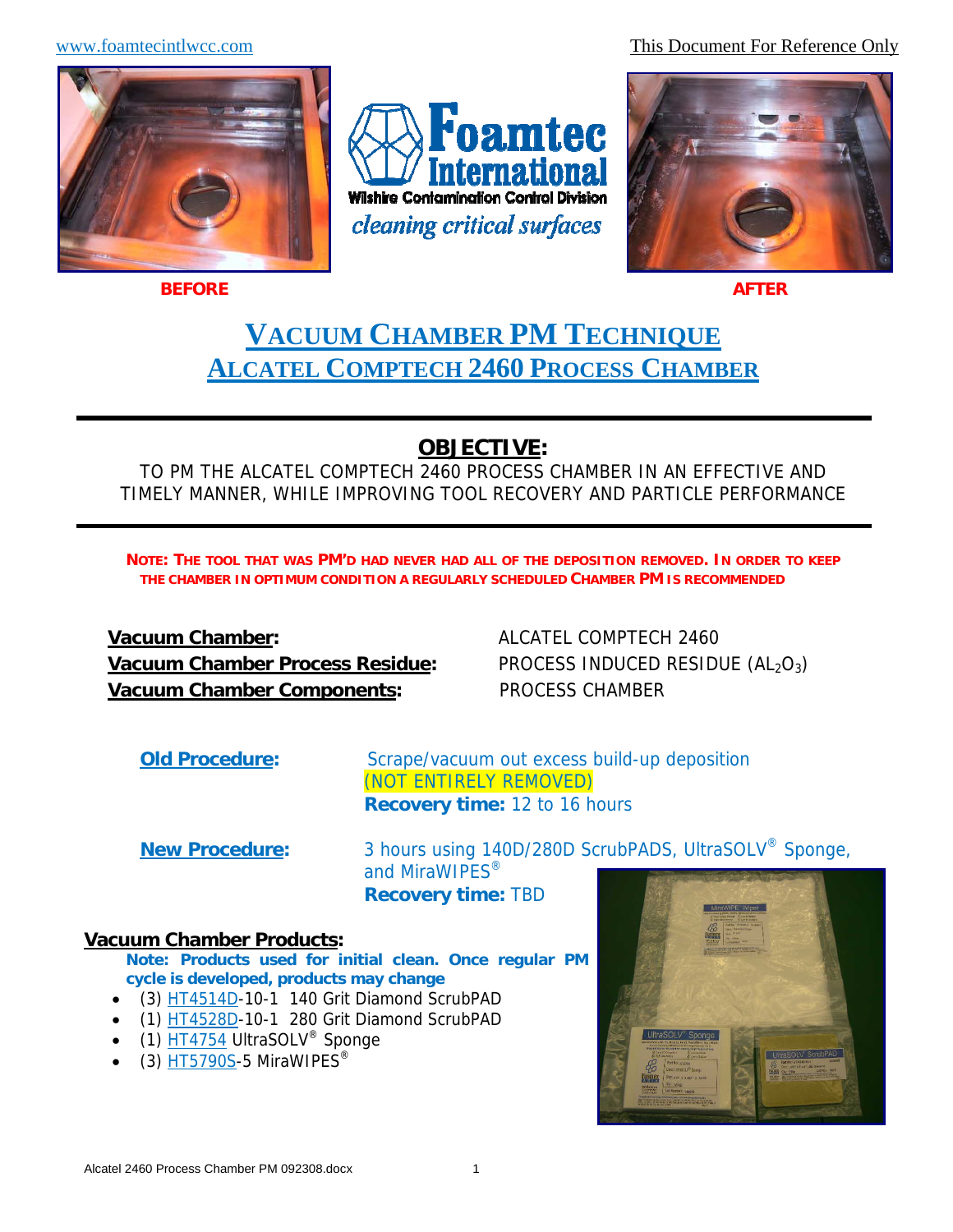View "How to" instructional videos on http://www.foamtecintlwcc.com/flash/

- **Step 1:** Using proper procedures and **safety guidelines**, shutdown and prepare Alcatel 2460 Process Chamber for wet clean
- **Step 2:** Fill FT1301 plastic container with approximately 12oz of DI water and place next to process chamber (See Fig 1)



Step 3: Place HT4514D 140 Grit Diamond ScrubPAD and HT4754 UltraSOLV<sup>®</sup> Sponge in container of DI water to moisten products (See Fig 2)



**Fig 2**: Place Diamond ScrubPAD and UltraSOLV<sup>®</sup> Sponge in container of DI water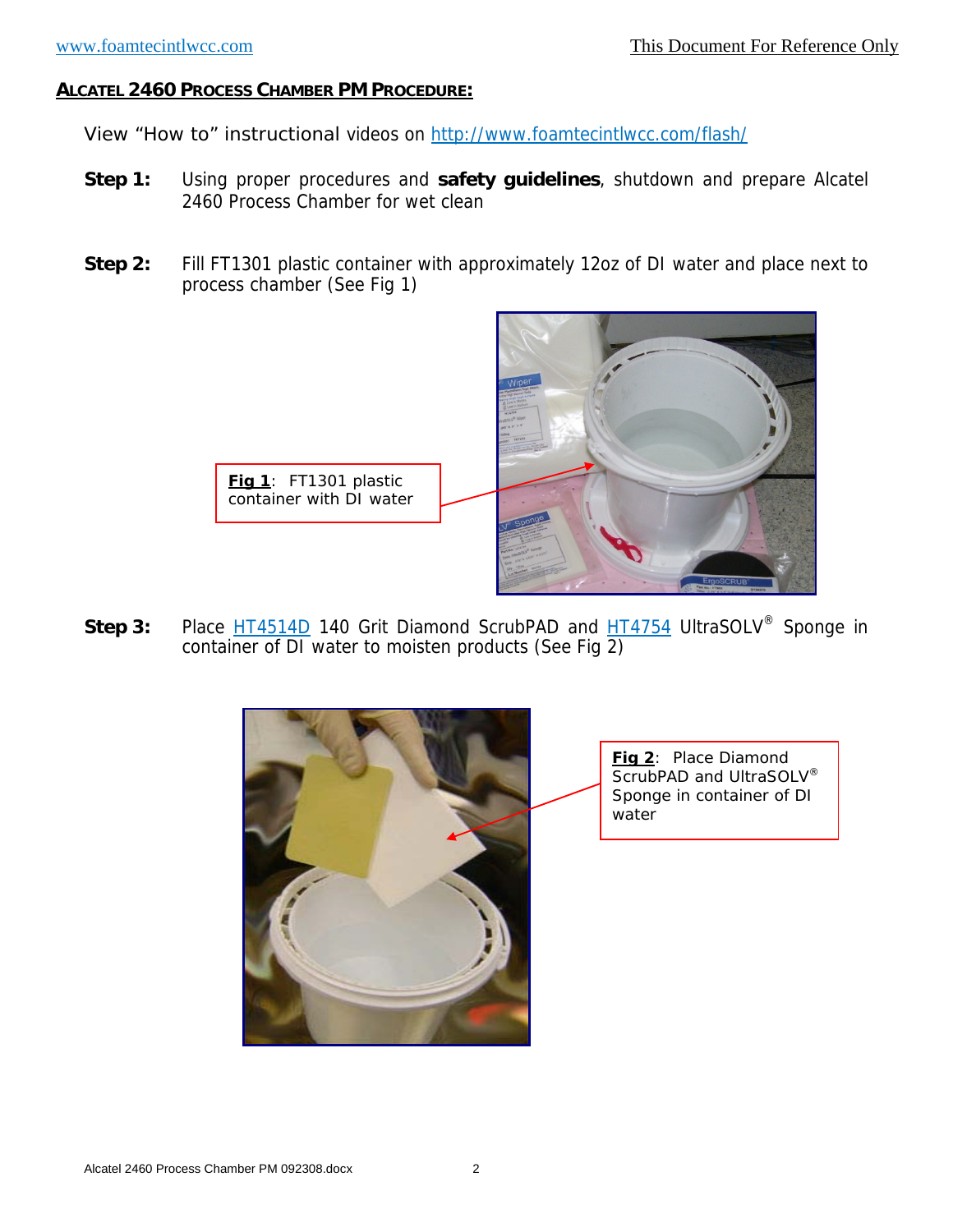- **Step 4:** Take **lightly dampened** UltraSOLV® Sponge and wipe area of process chamber that is to be cleaned in order to remove flaking deposition from chamber
- **Step 5:** Take **lightly dampened** 140 Grit Diamond ScrubPAD and scrub a small area of the process chamber (See Fig 3)



#### **NOTE: REMEMBER IT IS NOT NECESSARY TO USE A LOT OF DI WATER DURING THIS SCRUB PORTION OF THE PM, ONLY ENOUGH TO KEEP DIAMOND ScrubPAD MOIST**

**Step 6:** After scrubbing a small area with the 140 Grit Diamond ScrubPAD, take the lightly dampened UltraSOLV® Sponge and wipe deposition from the scrubbed area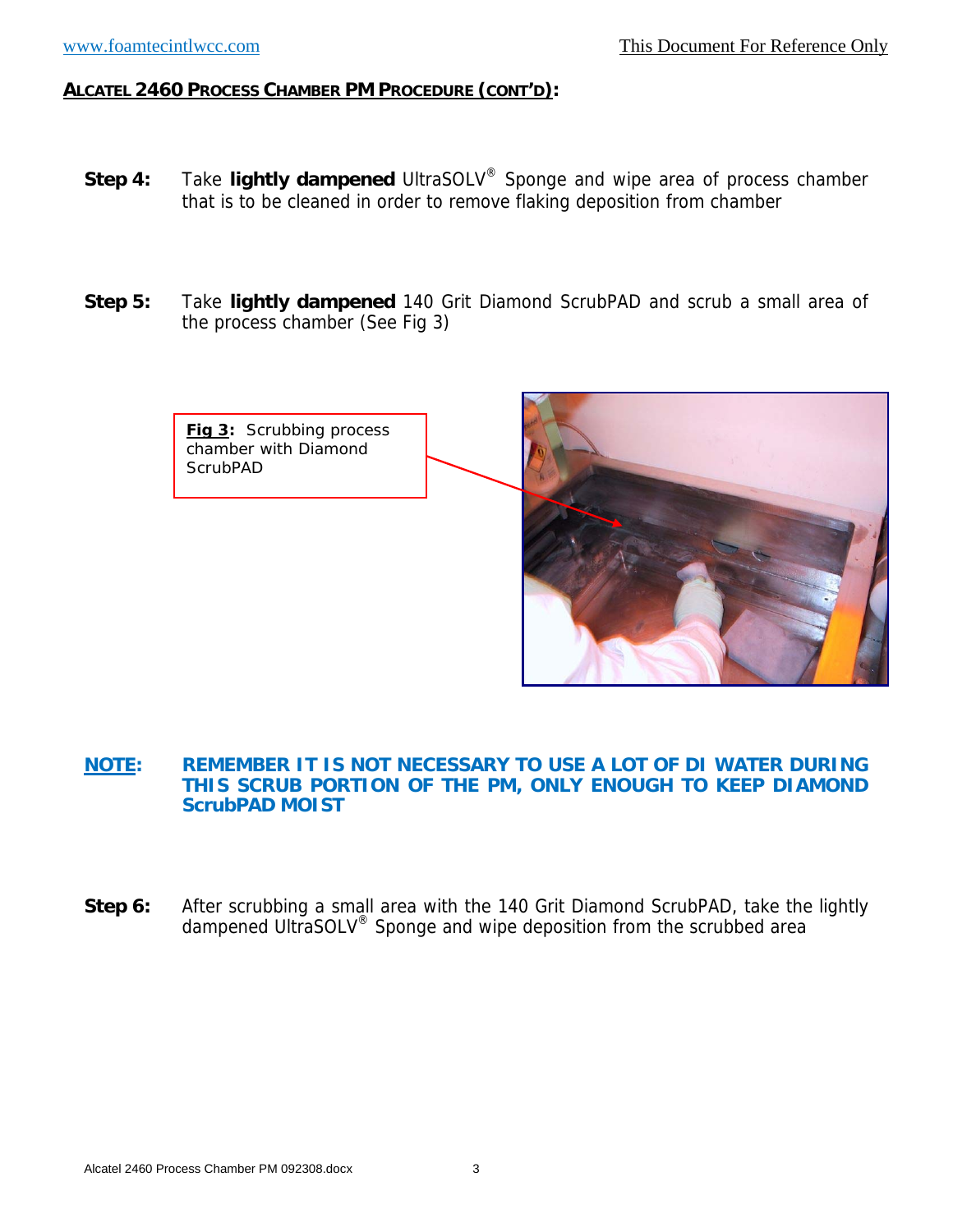**Step 7:** As Diamond ScrubPAD loads-up with deposition, pull ScrubPAD across damp UltraSOLV® Sponge to properly unload (See Fig 4, 5 & 6)



**Step 8:** Unload UltraSOLV<sup>®</sup> as much as possible by placing it in container of DI water and **RINSE-OUT** thoroughly (See Fig 7 & 8)

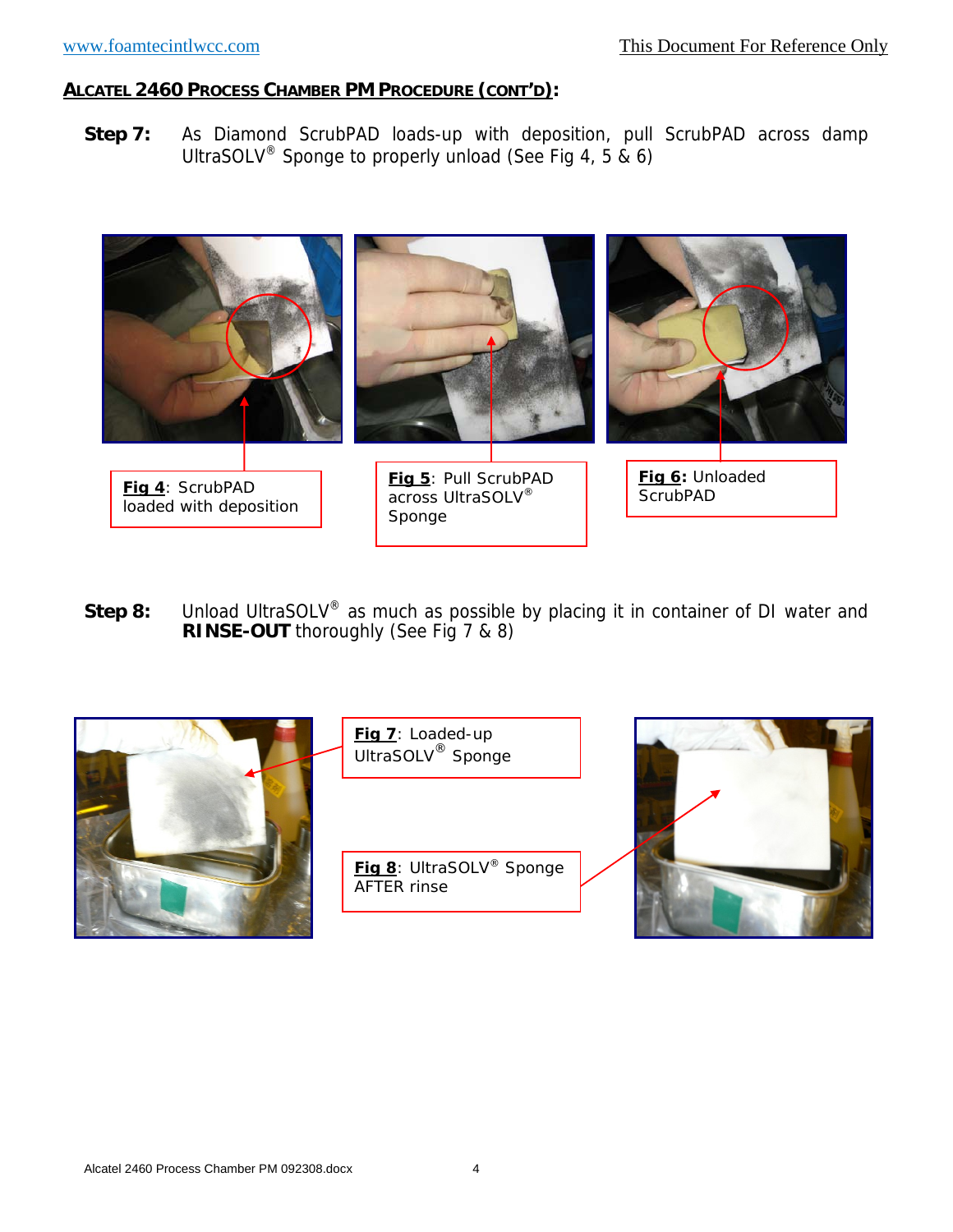- **Step 9:** As the **HT4514D** 140 Grit Diamond ScrubPAD becomes worn, replace with a second 140 Grit Diamond ScrubPAD
- **Step 10:** Repeat steps 4 9 for all remaining areas throughout process chamber. Remember to unload ScrubPAD and UltraSOLV® Sponge as necessary
- **Step 11:** Carefully clean chamber wall area near electrode with ScrubPAD (See Fig 9)



- **Step 12:** Place **HT4528D** 280 Grit Diamond ScrubPAD in container of DI water to moisten product
- **Step 13:** Take **lightly dampened** 280 Grit Diamond ScrubPAD and scrub a small area of the chamber lid (See Fig 10)

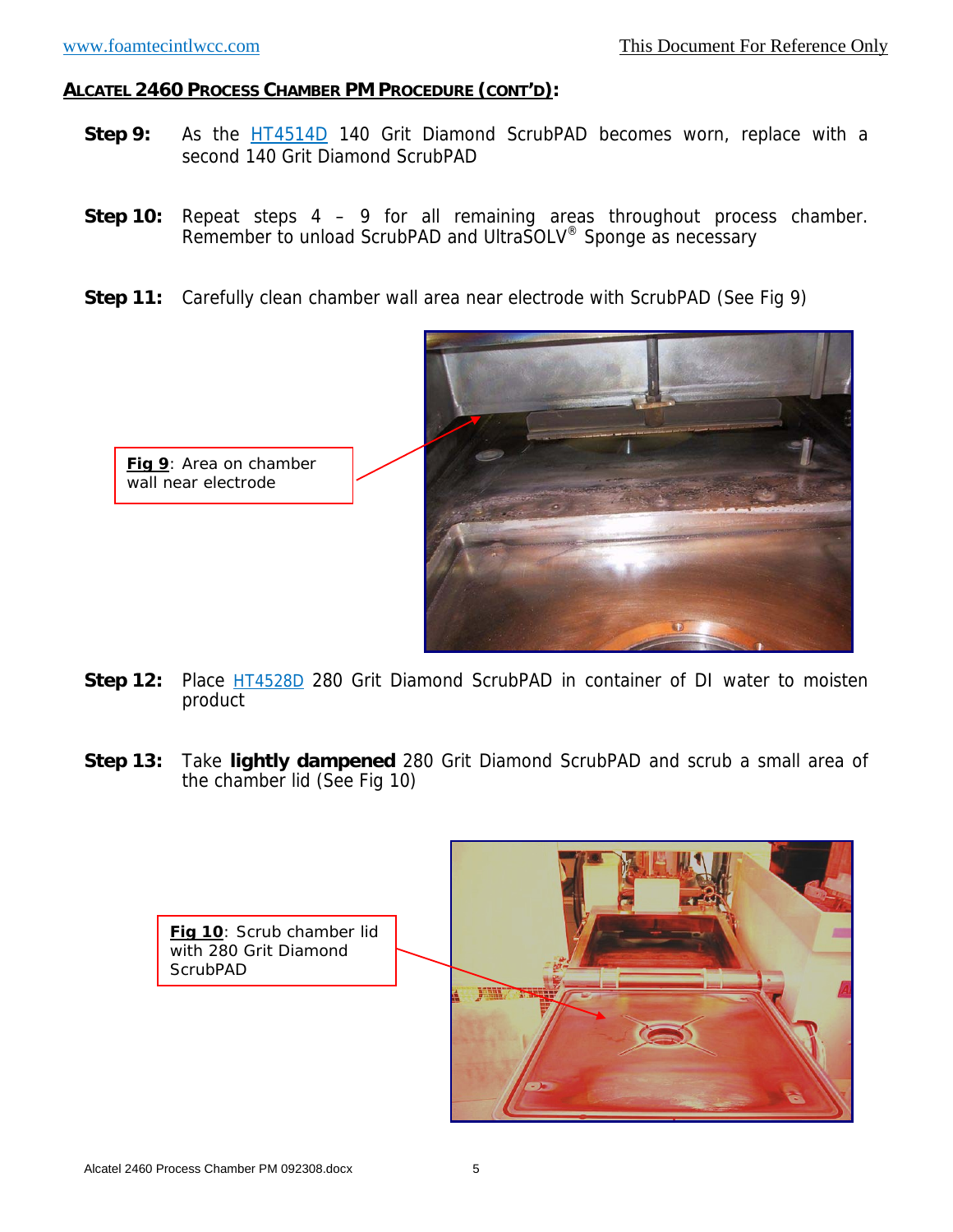- **Step 14:** After scrubbing a small area with the 280 Grit Diamond ScrubPAD use the lightly dampened UltraSOLV® Sponge to wipe deposition from the scrubbed area
- **Step 15:** As ScrubPAD loads-up with deposition, pull ScrubPAD across damp UltraSOLV<sup>®</sup> Sponge to properly unload (See Step 7 and Step 8)
- **Step 16:** Continue scrub-wipe-unload procedure until all process residue is removed from chamber lid (See Fig 11)



**Step 17:** When scrub portion of wet clean is complete, prepare chamber for FINAL WIPE PROCEDURE by rinsing out UltraSOLV<sup>®</sup> Sponge with fresh DI water and performing a complete final process chamber wipe using the dampened UltraSOLV® Sponge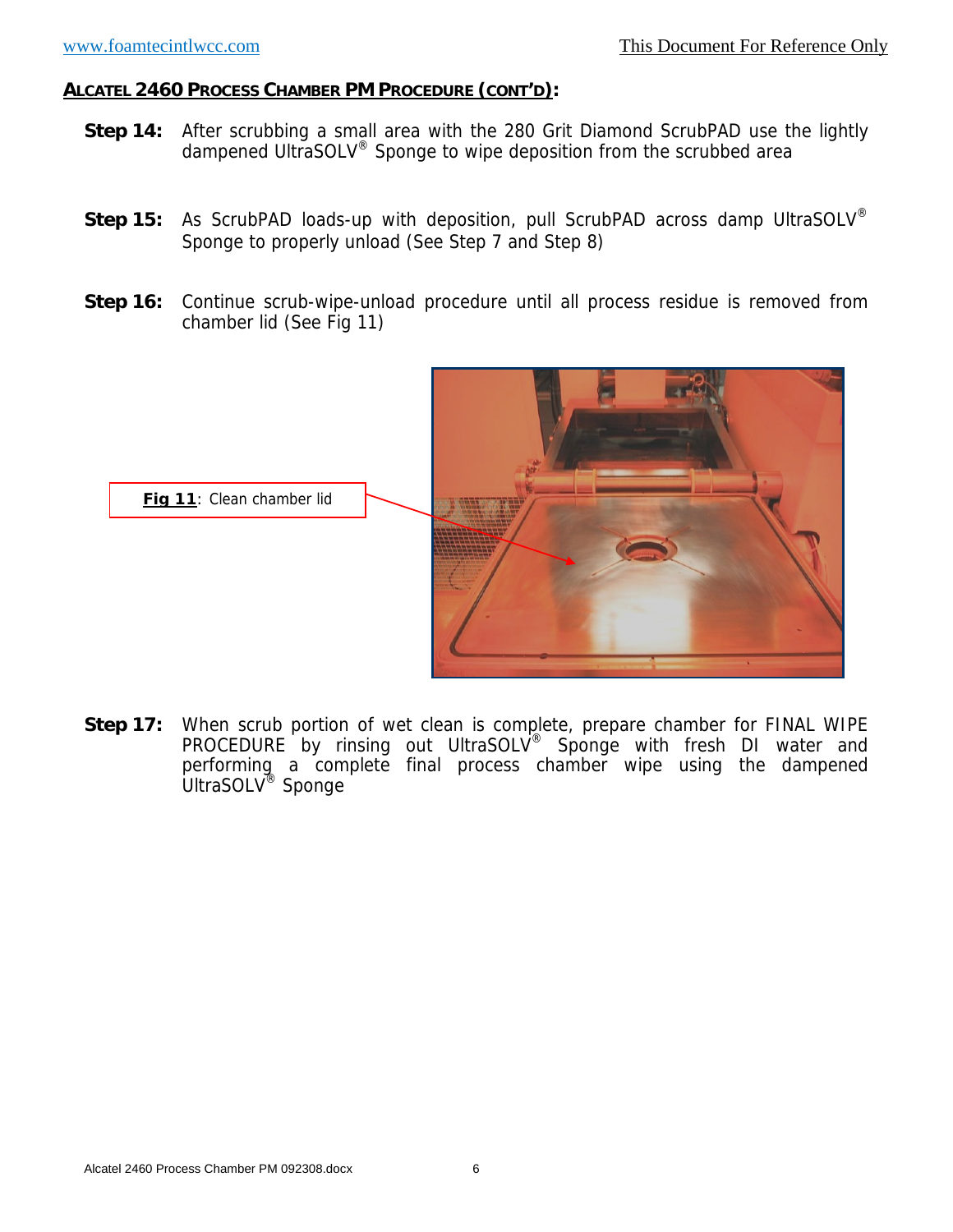wiper after

completely wiping process chamber

#### **ALCATEL 2460 PROCESS CHAMBER PM PROCEDURE (CONT'D):**

# **FINAL WIPE PROCEDURE:**

# **IMPORTANT NOTE**

# **THE USE OF HT5790S MIRAWIPES® DURING FINAL WIPE PORTION OF PROCEDURE IS A CRITICAL STEP TO EFFECTIVELY REMOVING PARTICLE DEFECTS FROM ALCATEL COMPTECH 2460 PROCESS CHAMBER**

**NOTE:** Figure below shows how much more deposition the Foamtec International MiraWIPE<sup>®</sup> can remove from a critical surface compared to the standard fab wiper, making the MiraWIPE® FINAL WIPE PROCEDURE the most **CRITICAL STEP** of the PM procedure (See Fig 12a & 12b)



**Fig 12b:** Particles picked up using **HT5790S MiraWIPES®** after completely wiping with current fab wiper

**MiraWIPES® are the KEY STEP for DEFECT REDUCTION and IMPROVED TOOL RECOVERY** 

- **Step 18:** After scrubbing Alcatel 2460 Process Chamber remove and replace your gloves with a clean pair
- **Step 19:** If available, use clean dry  $N_2$  to blow out the small areas and tight corners where DI water may have accumulated during the wet clean